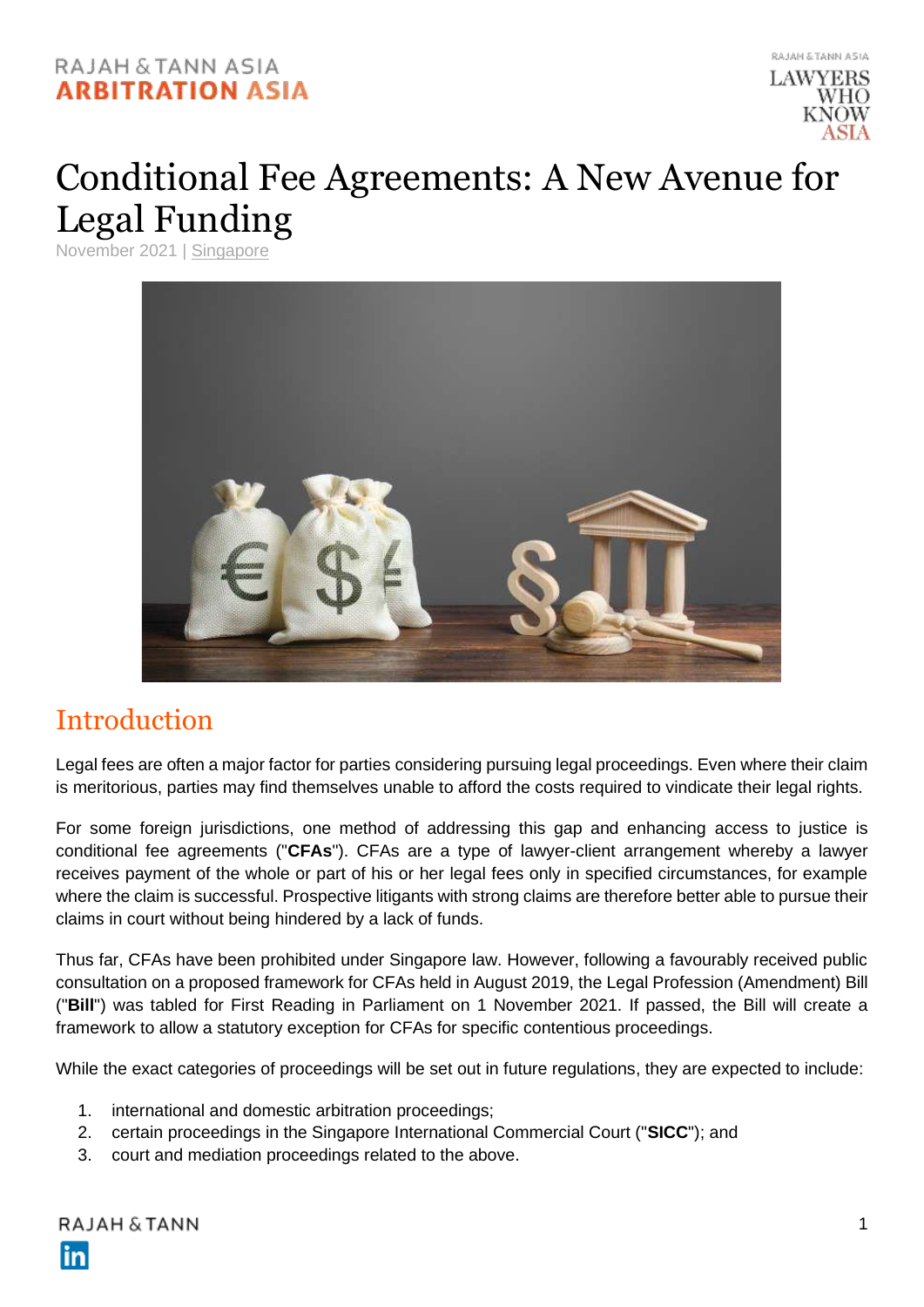#### RAJAH & TANN ASIA **ARBITRATION ASIA**

RAJAH & TANN ASIA **LAWYERS** WHO

In this article, we look at features of the proposed CFA framework and its advantages to both prospective litigants and the legal landscape in Singapore.

#### What are CFAs?

Traditionally, lawyer-client fee agreements for dispute resolution were founded on an hourly rate for legal work done, and lawyers were prohibited from having fees contingent on the outcome of a contentious matter. In contrast, CFAs permit legal fees to be paid based on the outcome, usually where the claim is successful. If the claim fails, then a lower quantum – or even nothing – may be payable instead.

The exact terms of a CFA, particularly regarding what outcomes would result in what quantum of fees, would be determined between the lawyer and client subject to the statutory requirements covered below.

## What are the Requirements?

It is important to note that the general prohibition against CFAs remain in place, and that the proposed framework merely carves out an exception to this prohibition. Failure to meet the statutory requirements will mean that the CFA does not qualify for the exception, and therefore may be held unenforceable and/or illegal.

These statutory requirements are:

- 1. The CFA must be in writing and signed by the client;
- 2. Renumeration or costs payable cannot be calculated as a percentage of the amount of damages awarded to the client (also known as contingency fees); and
- 3. Any other requirement set out in future relevant regulations the Minister of Law may make.

Apart from the above, a CFA may:

- 1. *Include uplift fees*  CFAs may stipulate that, if a certain outcome is achieved, legal fees charged will be higher than what would otherwise be payable if there were no CFA.
- 2. *Cover preliminary work*  Apart from work done during actual proceedings, CFAs may cover work done for the purposes of contemplated proceedings, even if the proceedings are eventually not commenced. This includes preliminary and preparatory advice, as well as negotiations or settlement of a claim.
- 3. *Not include certain exclusions*  Any term with the effect that (a) the lawyer or law practice will not be liable for negligence, or (b) relieves the lawyer or law practice from any responsibility they would otherwise be subject to, will be held void or unenforceable.

## Concluding Words

While further details of the CFA framework remain to be confirmed, the legalising of CFAs will benefit prospective litigants by enabling them to pursue or defend claims that they might not otherwise be able to.

It is worth noting that Singapore had earlier introduced a third-party funding ("**TPF**") framework for certain categories of proceedings. The TPF framework permits the funding of legal proceedings by an entity

RAJAH & TANN